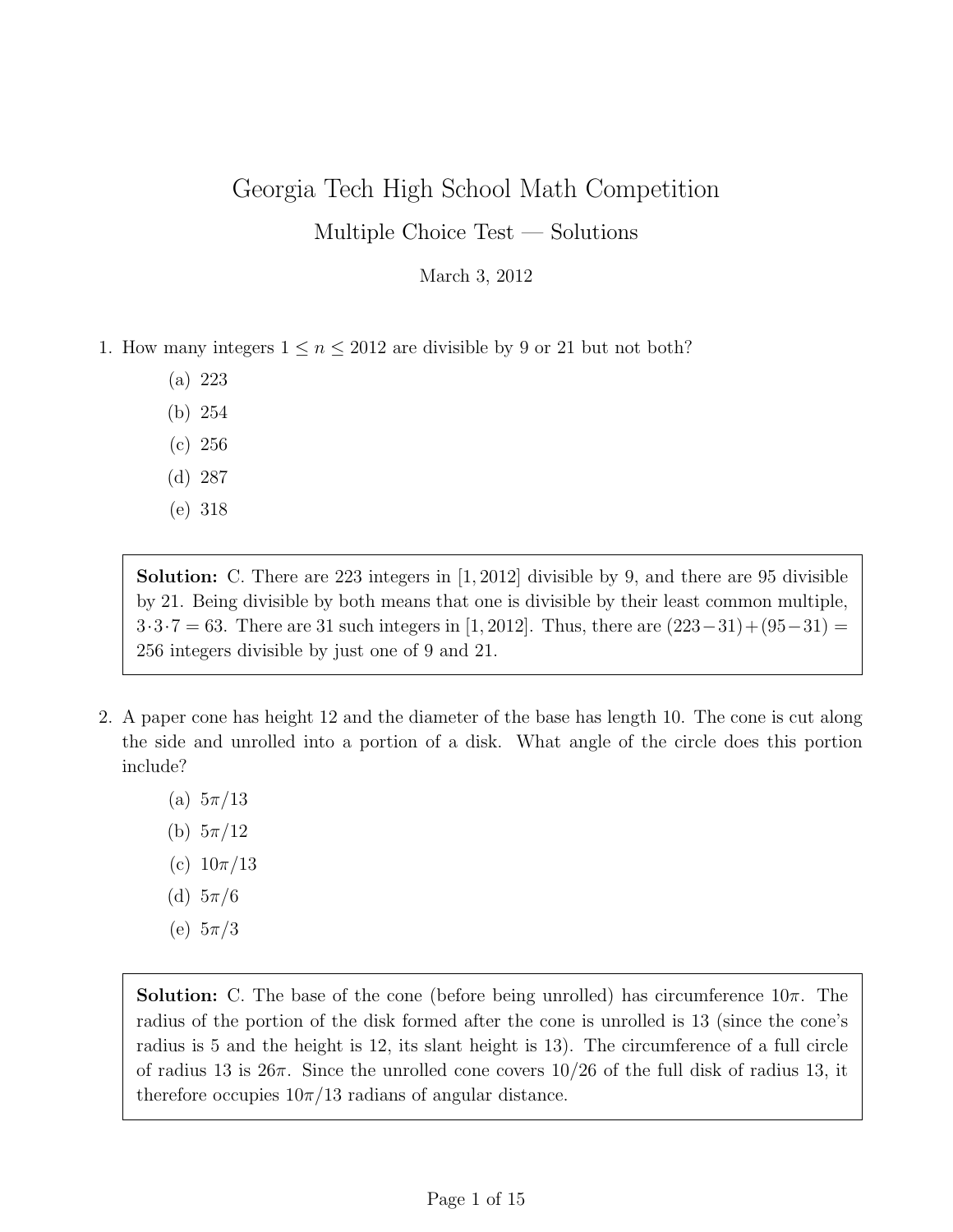- 3. How many integers between 10000 and 99999 (inclusive), when written in base ten, are palindromes?
	- (a) 729
	- (b) 810
	- $(c) 900$
	- (d) 999
	- (e) 1000

Solution: C. There are nine possible choices for the first/last digit, ten possible choices for the second/fourth digit, and ten possible choices for the middle digit.

- 4. How many positive integers divide  $(4!)^4$  evenly?
	- (a) 32
	- (b) 48
	- (c) 59
	- (d) 64
	- (e) 65

**Solution:** E.  $(4!)^4 = (2^3 \cdot 3)^4 = 2^{12} \cdot 3^4$ . Any positive integer dividing this number evenly must be of the form  $2^a \cdot 3^b$ , where  $0 \le a \le 12$  and  $0 \le b \le 4$ . This gives us  $13 \cdot 5 = 65$ choices of divisors.

- 5. Let a and b be integers whose sum is evenly divisible by three. Which of the following must be true?
	- I.  $a^2 + b^2$  is evenly divisible by 3
	- II.  $a^2 b^2$  is evenly divisible by 3
	- III.  $a^3 + b^3$  is evenly divisible by 3
		- (a) I only
		- (b) II only
		- (c) I and III
		- (d) II and III
		- (e) I, II, and III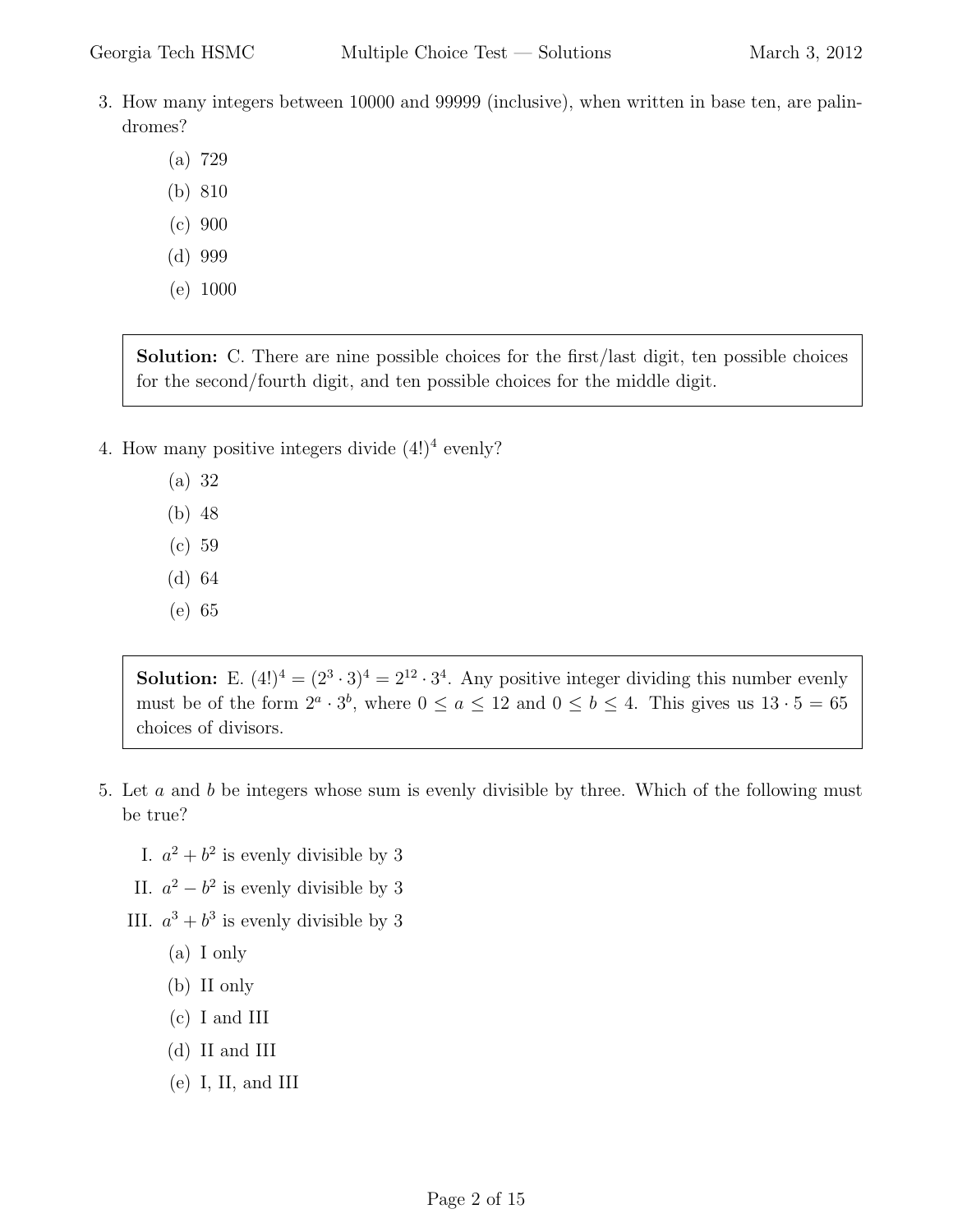**Solution:** D. Statement I has many counterexamples:  $a = 1, b = 2$  for example. II is true because  $a^2 - b^2 = (a + b)(a - b)$ , and III is true because  $a^3 + b^3 = (a + b)(a^2 - ab + b^2)$ .

- 6. Suppose the triangle ABC has a right angle at C and that  $BC = 3$  and  $AC = 4$ . What is the length of the angle bisector at B?
	- (a)  $\frac{3}{2}$ √ 5
	- (b)  $2\sqrt{3}$
	- (c)  $\frac{7}{2}$
	- (d) 4
	- $(e)$  3 $\sqrt{2}$

**Solution:** A. Let D be the point where the angle bisector meets  $AC$ . Because  $BD$  is an angle bisector,  $\frac{AD}{CD} = \frac{AB}{CB}$  by the angle bisector theorem. Therefore  $AD = \frac{5}{2}$  $\frac{5}{2}$  and  $CD = \frac{3}{2}$ theorem. Therefore  $AD = \frac{5}{2}$  and  $CD = \frac{3}{2}$ . Finally, by the Pythagorean theorem,  $BD = \frac{3}{2}$  $\frac{3}{2}\sqrt{5}$ .

- 7. How many roots does the function  $f(x) = \sin^4(x) \cos^4(x)$  have in the interval  $[0, 2\pi]$ ?
	- (a) 0
	- (b) 1
	- (c) 2
	- (d) 3
	- (e) 4

**Solution:** E.  $f(x)$  can be rewritten  $(\sin^2(x) - \cos^2(x))(\sin^2(x) + \cos^2(x)) = \sin^2(x) \cos^2(x) = -\cos(2x)$ . Since  $\cos(x)$  has two roots in the given interval,  $\cos(2x)$  has four roots because its period is half that of  $cos(x)$ .

- 8. Consider the following algorithm:
	- 1. Take an integer  $x$  as input.
	- 2. If x is odd, add one to x. Otherwise, square x and then subtract one from x.
	- 3. If  $x > 2012$ , output x and stop. Otherwise, go to line 2.

For how many input values will the algorithm fail to produce an output?

- (a) 0
- (b) 1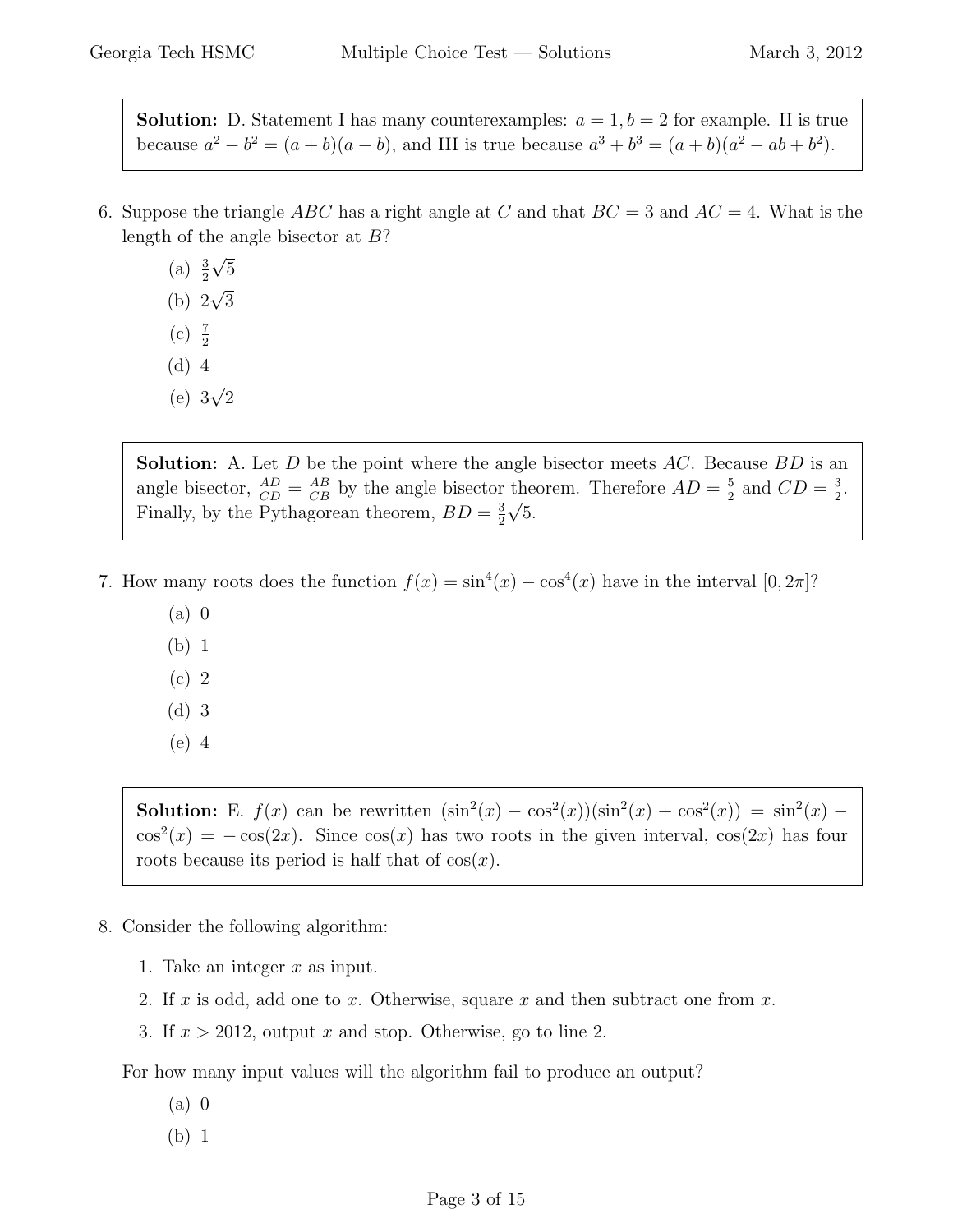- (c) 2
- (d) 3
- (e) Infinitely many

Solution: C. The "bad" inputs are 0 and  $-1$ , which will cause the algorithm to loop, with x oscillating between 0 and  $-1$ . To see that the algorithm halts for all other input values, we consider the following cases:

- (i) If  $x \geq 2$ , then  $\min(x^2 1, x + 1) \geq x$ , so the algorithm will cause the value of x to increase until  $x > 2012$ .
- (ii) If  $x = 1$ , then we add one to get  $x = 2$ , and we return to the previous case.

(iii) If 
$$
x \le -2
$$
 is even, then  $x^2 - 1 \ge 3$ , and then we return to case (i).

- (iv) If  $x \le -2$  is odd, then  $x + 1 \le -2$ , in which case we return to case (i).
- 9. A box contains a collection of stamps worth 23 cents and stamps worth 25 cents. The total value of the 23-cent stamps equals the total value of the 25-cent stamps, and the total value of all the stamps in the collection is less than 35 dollars. What is the maximum possible number of stamps in the box?
	- (a) 96
	- (b) 119
	- (c) 121
	- (d) 144
	- (e) 192

**Solution:** D. If x is the number of 23-cent stamps and y is the number of 25-cent stamps, then we have  $23x = 25y$  and  $23x + 25y < 3500$ . We conclude that 23 divides y evenly and that 25 divides x evenly. Thus, if  $x = 25k$ , then  $y = 23k$ , which means that the total value of the stamps is of the form  $23 \cdot 25k + 25 \cdot 23k = 1150k$  cents; moreover, we have  $(25+23)k = 48k$  stamps. Taking  $k = 3$  maximizes the total value of our stamps (at \$34.50), so our maximum number of stamps is  $48 \cdot 3 = 144$ .

- 10. Let C be the intersection of the plane  $x + y z = 0$  and the cone  $z^2 = 3x^2 + y^2$ . What curve is formed by projecting  $C$  onto the  $xy$ -plane?
	- (a) Circle
	- (b) Ellipse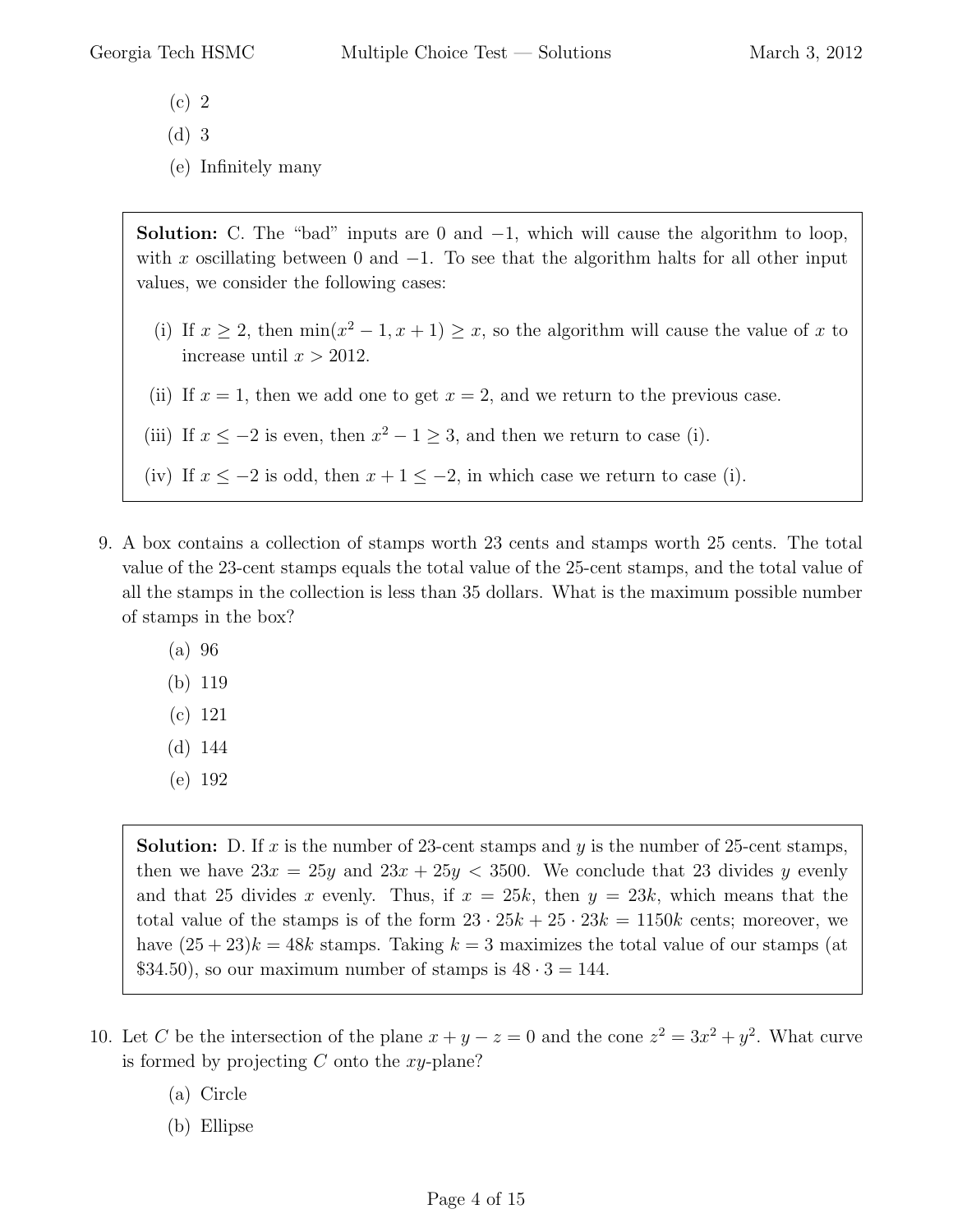- (c) Hyperbola
- (d) Parabola
- (e) None of the above

**Solution:** E. Taking  $z = x + y$ , we have that  $(x+y)^2 = 3x^2 + y^2$ , or  $x^2 + 2xy + y^2 = 3x^2 + y^2$ , so the curve must satisfy the relation  $2x^2 - 2xy = 0$ . Projecting onto the xy-plane is the same as ignoring the z-coordinate, so the projection onto the  $xy$ -plane is in fact defined by  $2x^2 - 2xy = 0$ , or  $2x(x - y) = 0$ . The curve defined by this equation is a pair of intersecting lines:  $x = 0$  and  $x = y$ .

```
11. Let f(x) = \cos^2(x), g(x) = 1/x, and h(x) = \sin(x). What is f \circ (g^{-1} \circ h)^{-1}(2)?
```
 $(a) \frac{1}{3}$ (b)  $\frac{3}{4}$ (c) 1 (d)  $\frac{4}{3}$ (e) 3

**Solution:** B. Since  $g^{-1}(x) = 1/x$ ,  $(g^{-1} \circ h)^{-1}(x) = (g \circ h)^{-1}(x) = \arccos(x)$ . Then  $f \circ \arccsc(x) = 1 - \frac{1}{x^2}$  $\frac{1}{x^2}$ , so evaluating the function at  $x = 2$  gives  $\frac{3}{4}$ .

- 12. Let x and y be two-digit integers whose mean is 80. What is the minimum possible value of xy?
	- (a) 5916
	- (b) 5959
	- (c) 6000
	- (d) 6039
	- (e) None of the above

**Solution:** D. Since they have mean 80, we have that  $x + y = 160$ , and since  $x, y < 100$ , we have  $x, y > 60$ . To minimize  $xy$ , we write  $y = 160 - x$ , so  $xy = 160x - x^2$ . This is a downward-opening parabola, so its minimum values occur at the extreme values of  $x$ :  $160(61) - (61)^2 = 99 \cdot 61$  and  $160(99) - (99)^2 = 61 \cdot 99$ , both of which are 6039.

13. What is the units digit of  $2012^{2012^{2012}}$  in base ten?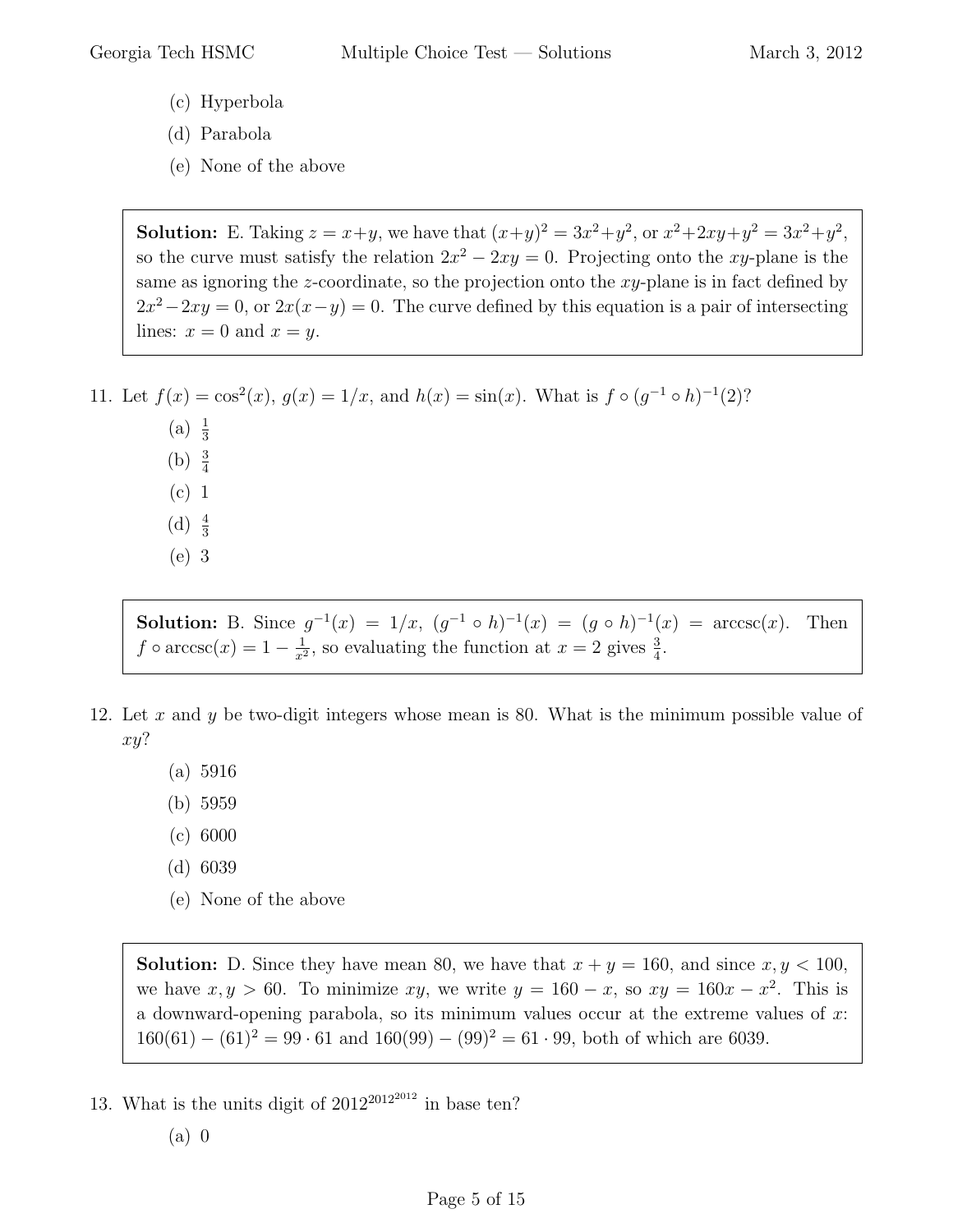- (b) 2
- (c) 4
- (d) 6
- (e) 8

**Solution:** D. We need only look at the units digit of  $2012<sup>k</sup>$  to observe how it behaves as k grows. If  $k \equiv 1 \mod 4$ , the units digit is 2; if  $k \equiv 2$ , the units digit is 4; if  $k \equiv 3$ , the units digit is 8; and if  $k \equiv 0$ , the units digit is 6. Now observe that if  $k = 2012^{2012}$ , then  $k \equiv 0 \mod 4$ , so the units digit of  $2012^{2012^{2012}}$  is 6.

- 14. A circle has area  $\ln(a^3)\ln(b^3)$  and circumference  $\ln(b^2)$ , where ln is the natural logarithm. What is  $log_b(a)$ ?
	- (a)  $\frac{1}{9\pi}$
	- (b)  $\frac{3}{2\pi}$
	- (c)  $\frac{2\pi}{3}$
	-
	- (d)  $\frac{9}{\pi}$
	- (e)  $9\pi$

**Solution:** A. Recall the formulas  $A = \pi r^2$  and  $C = 2\pi r$ , where A and C are respectively the area and circumference of a circle of radius  $r$ . The relationship between  $A$  and  $C$ is therefore given by  $A = C^2/4\pi$ . Inputting the appropriate values for A and C gives  $\ln(a^3)\ln(b^3) = \ln^2(b^2)/4\pi$ , which simplifies to  $9\ln(a)\ln(b) = \ln^2(b)/\pi$ , or  $\ln(a)/\ln(b) =$  $1/9\pi$ . By the change-of-base formula,  $\log_b(a) = \ln(a)/\ln(b)$ , so  $\log_b(a) = 1/9\pi$ .

- 15. A certain shipping company requires packages to satisfy the restriction that the length plus the girth of the package not exceed 120 inches. (The length is the longest dimension of the package, and the girth is the distance around the two smaller sides of the package.) What is the volume of the largest cubical package that the company will ship?
	- (a) 8000 in.<sup>3</sup>
	- (b) 13824 in.<sup>3</sup>
	- (c)  $15625 \text{ in.}^3$
	- (d)  $24389 \text{ in.}^3$
	- (e) 27000 in.<sup>3</sup>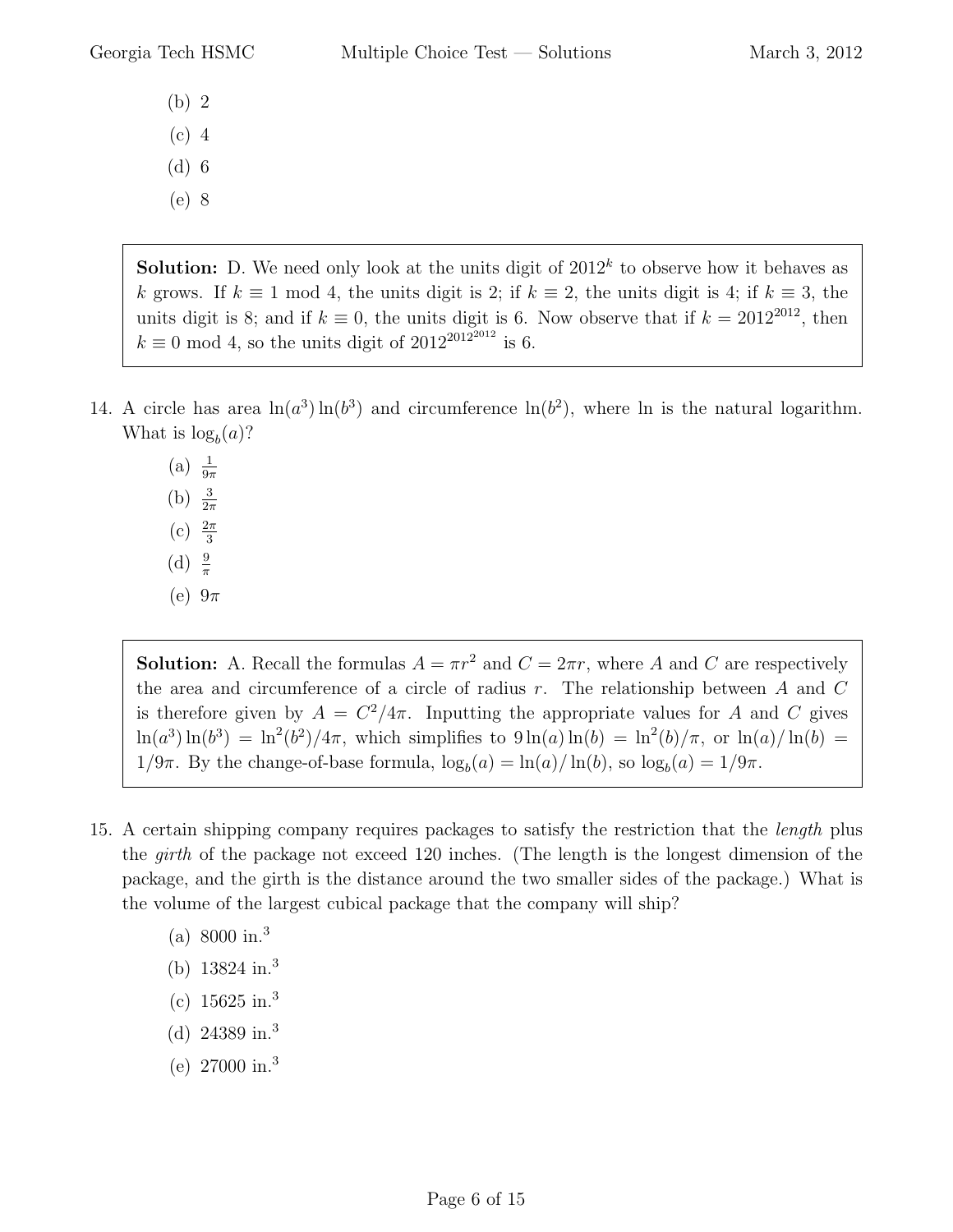**Solution:** B. Let  $\ell$  be the length of a side of the cubical package. Then the length of the package is  $\ell$  and the girth is 4 $\ell$ , so we must have  $5\ell \le 120$ . We maximize volume by maximizing  $\ell$ , so take  $\ell = 24$ ; the volume is then  $24^3 = 13824$ .

- 16. Charles can wash the car in 90 minutes. Patrick can wash the car in 2 hours. Rachel has never washed the car before but wants to help today. All three of them work together and wash the car in 36 minutes. At the rate Rachel was going, how long would it have taken her to wash the car by herself?
	- (a)  $\frac{16}{17}$  hours
	- (b)  $\frac{3}{2}$  hours
	- (c)  $\frac{17}{10}$  hours
	- (d) 2 hours
	- (e) None of the above

Solution: D. Reduce everything to the same units. Per hour, Charles can wash  $2/3$  of the car, Patrick can wash  $1/2$  of the car, and Rachel can wash  $1/x$  of the car, where x is how long (in hours) she would take to wash 1 car. If they get the car washed in 36 minutes, that's 3/5 an hour, so they could wash 5/3 cars in one hour. Solve  $\frac{2}{3} + \frac{1}{2} + \frac{1}{x} = \frac{5}{3}$  $\frac{5}{3}$  for x to get  $x = 2$ . So Rachel could wash the car by herself in 2 hours.

- 17. A fair six-sided die (with sides labeled from 1 to 6) and a fair ten-sided die (with sides labeled from 1 to 10) are rolled independently. The six-sided die lands on  $x$ , and the ten-sided die lands on y. What is the probability that  $|x - y| < 3$ ?
	- $(a) \frac{1}{3}$ (b)  $\frac{7}{20}$  $(c) \frac{9}{20}$ (d)  $\frac{1}{2}$ (e)  $\frac{31}{60}$

**Solution:** C. If  $x = 1$ , there are precisely three values of y less than three away from x: 1, 2, 3. If  $x = 2$ , there are four values: 1, 2, 3, 4. If  $x > 2$ , then there are precisely five values that y can be. Thus, there are  $3 + 4 + 5 + 5 + 5 + 5 = 27$  ways out of 60 for  $|x - y| < 3$ .

- 18. What is the maximum number of regions a plane can be divided into by 100 straight lines?
	- (a) 4950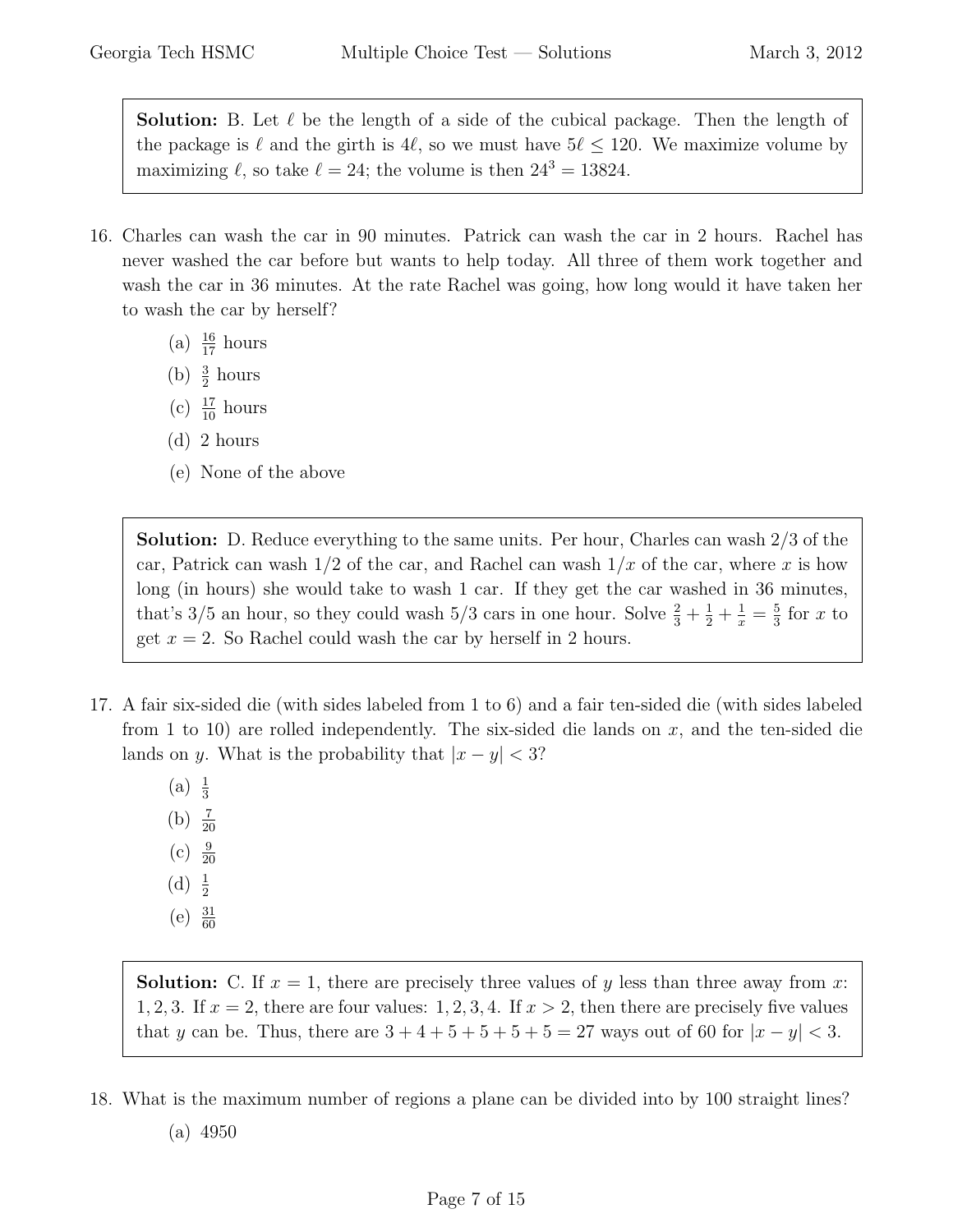- (b) 4951
- (c) 5050
- (d) 5051
- (e) None of the above

**Solution:** D. The formula for the maximum number of regions can be divided into by  $n$ lines is  $\frac{n(n+1)}{2} + 1$ ; for  $n = 100$ , this is equal to 5051.

To derive this formula, proceed inductively: given  $n-1$  lines, we want to pick a straightline path through as many regions as possible. For each region we enter, our path will divide the region into two regions, adding one region to our total number. To enter a new region, we must cross a line; since two lines can meet in at most one point, we enter at most  $n - 1$  new regions plus the region we're in before crossing any lines; thus we enter (and gain) *n* regions total. If  $R_{n-1} = \frac{(n-1)n}{2} + 1$  is the maximum number of regions we can have with  $n-1$  lines, then

$$
R_n = \left(\frac{(n-1)n}{2} + 1\right) + n = \frac{(n-1)n + 2n}{2} + 1 = \frac{(n-1+2)n}{2} + 1 = \frac{n(n+1)}{2} + 1,
$$

as we claimed. Since the formula holds for the base case  $n = 0$  (with no lines, we have one region), we are done.

- 19. How many words of length 10 using only the letters 'G' and 'T' are there that have no consecutive 'G's?
	- (a) 128
	- (b) 132
	- (c) 136
	- (d) 140
	- (e) 144

**Solution:** E. There can be at most 5 'G's in the word. For  $k = 0, 1, 2, 3, 4, 5$  choose a subset of  $\{1, 2, ..., 10\}$  of size k containing no consecutive integers. The number of such subsets is  $\binom{n-k+1}{k}$  $\binom{k+1}{k}$ , where  $n = 10$ . This gives  $(11)$ 0  $\setminus$  $+$  $(10$ 1  $\setminus$  $+$  $\sqrt{9}$ 2  $\setminus$  $+$  8 3  $\setminus$  $+$  $\sqrt{7}$ 4 ).  $+$  $(6)$ 5  $\setminus$  $= 1 + 10 + 36 + 56 + 35 + 6 = 144.$ 

20. Lockers labeled from 1 to 100 are lined up in a school. All the lockers' doors are open. A student walks by and closes all the lockers. Another student walks by and opens all lockers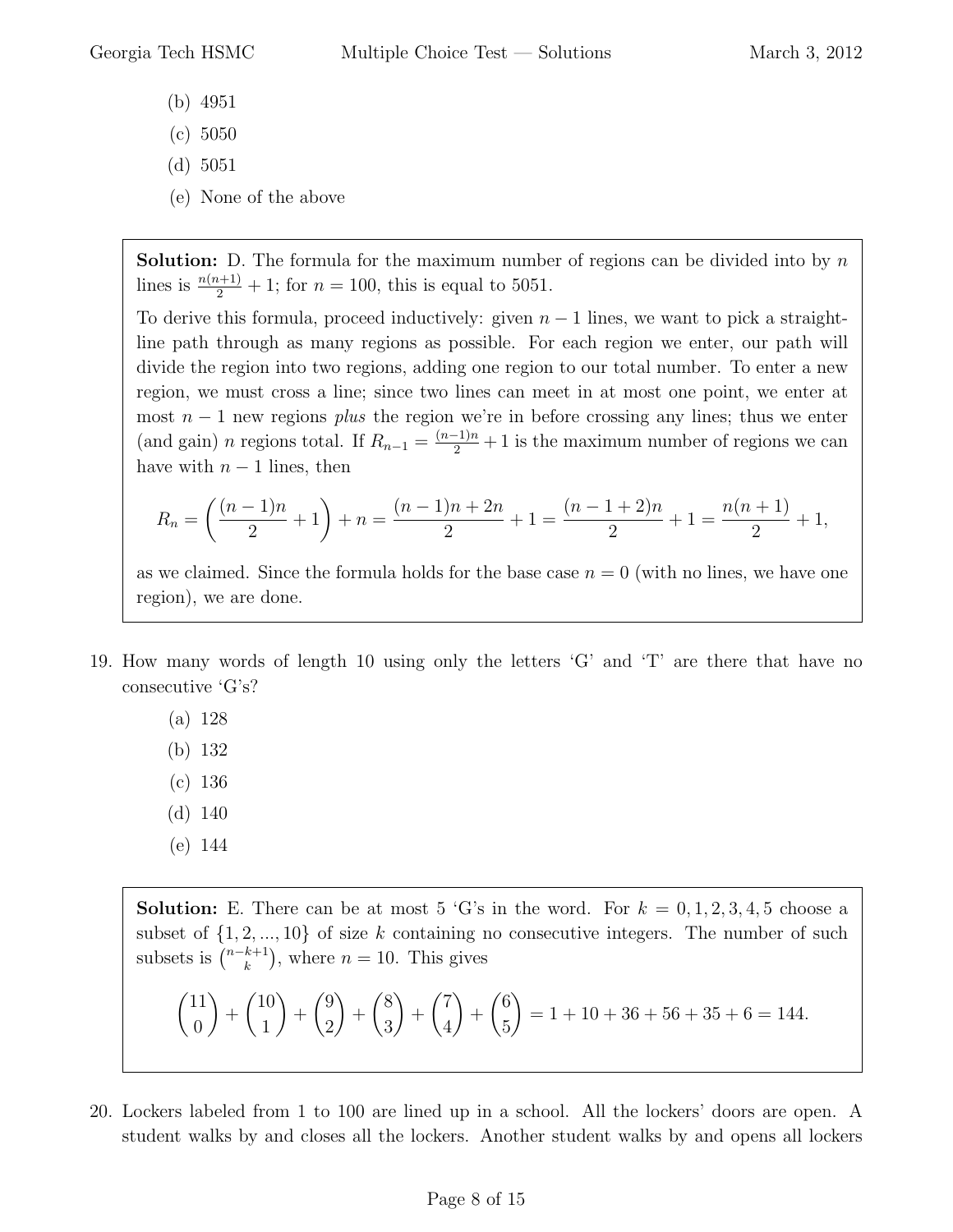whose labels are divisible by two. Another student walks by and switches the state of lockers (that is, the student opens closed lockers and closes opened lockers) with labels divisible by three. This process continues, with the  $n<sup>th</sup>$  student switching the state of lockers with labels divisible by *n*. After 100 students have walked by, how many lockers are closed?

- (a) 0
- (b) 10
- (c) 12
- (d) 13
- (e) 100

**Solution:** B. The  $n<sup>th</sup>$  locker is "toggled" once for every positive divisor of n. Writing the prime factorization of n as  $p_1^{\alpha_1} \cdots p_k^{\alpha_k}$ , n has  $(\alpha_1 + 1) \cdots (\alpha_k + 1)$ . If  $\alpha_i$  is odd for any i, then the number of divisors is even. Only locker numbers with an odd number of divisors will be closed at the end; for such n, each  $\alpha_i$  must be even. Thus,  $n = p_1^{2\cdot\beta_1} \cdots p_k^{2\cdot\beta_2} =$  $\left(p_1^{\beta_1}\cdots p_k^{\beta_k}\right)$  $\binom{\beta_k}{k}^2$ . So locker *n* is closed if and only if *n* is a perfect square. There are ten perfect squares from 1 to 100, so ten lockers will be closed.

- 21. The edges of the hexagon  $ABCDEF$  are each to be colored either red, blue, or green. How many distinct colorings are possible if no two adjacent edges may have the same color?
	- (a) 66
	- (b) 72
	- (c) 81
	- (d) 96
	- (e) None of the above

Solution: A. An equivalent question is to ask how many ways there are to make six-letter words from the letters  $\{a, b, c\}$  so that no two consecutive letters are the same—there are  $3 \cdot 2^5 = 96$  such words—and then subtract the number of such words where the first and last letter are the same. For these, first consider words of the form  $aXa$ . The X can be replaced by the following strings starting with b: babc, bacb, bcab, bcac, bcbc. Swapping the letters b and c gives the five strings starting with c. Since we have analogous situations for words of the form  $bXb$  and  $cXc$ , there are 30 words we need to subtract, giving us our final answer of  $96 - 30 = 66$ .

22. Two circles of diameter 1 are placed side-by-side in a 2-by-1 rectangle. What is the side length of the largest equilateral triangle that can be fit into the rectangle without overlapping the circles?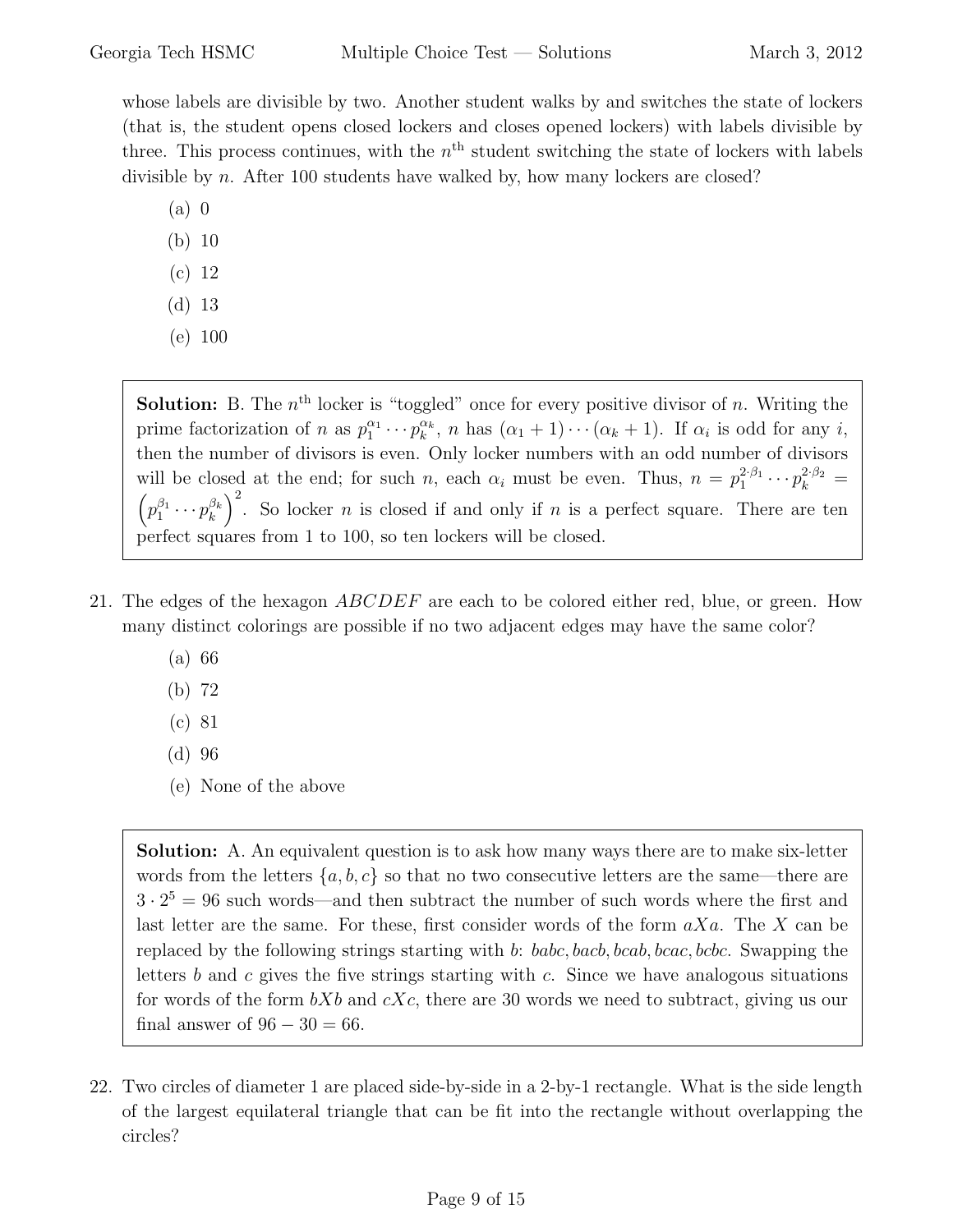Georgia Tech HSMC Multiple Choice Test — Solutions March 3, 2012

(a)  $\sqrt{6}-\sqrt{3}$ 3  $(b) 1 \sqrt{3}$ 3 (c)  $\sqrt{3}$ 4 (d)  $2 - \frac{2\sqrt{3}}{3}$ 3 (e)  $\sqrt{3}$ 2

Solution: B. The largest triangle is tangent to the two circles and has its third side along the edge of the rectangle (take it to be the bottom edge). The left side of the triangle is angled  $\pi/3$  above the horizontal, so the radius of the left circle to the tangent point is  $\pi/6$ below horizontal. The tangent point is therefore at a height of  $1/4$  above the bottom of the rectangle, and  $1/2 - \sqrt{3}/4$  left of the center of the rectangle. Using the fact that the Left side of the triangle has slope  $\sqrt{3}$ , the left most vertex of the triangle is  $\sqrt{3}/12$  left of the tangent point, and so  $1/2 - \sqrt{3}/6$  left of the center. The total length of the bottom side is then  $1 - \sqrt{3}/3$ .

- 23. Let  $a < b$  be positive integers satisfying  $a^b = b^a$ . How many pairs of values are possible for a and b?
	- (a) 0
	- (b) 1
	- (c) 2
	- (d) 3
	- (e) Infinitely many

**Solution:** B. Let  $f(x) = \frac{\ln(x)}{x}$ . The requirement that  $a^b = b^a$  is equivalent to  $f(a) = f(b)$ . The only critical point of  $f(x)$  is at  $x = e$ , which is a maximum.  $f(1) = 0$  and f is increasing from 1 to e.  $f(x)$  decreases asymptotically to 0 for  $x > e$ . Therefore the only possible integer value of a is 2. If  $a = 2$ , then  $b = 4$ . Therefore there is one solution.

- 24. What is the value of the infinite sum  $\sum_{n=1}^{\infty}$  $_{k=0}$  $(-1)^k k$  $\frac{(1+i)^n}{1-4k^2}$ ?
	- (a)  $\frac{3}{16}$ (b)  $\frac{1}{5}$ (c)  $\frac{2}{9}$
	- (d)  $\frac{3}{10}$
	- (e) None of the above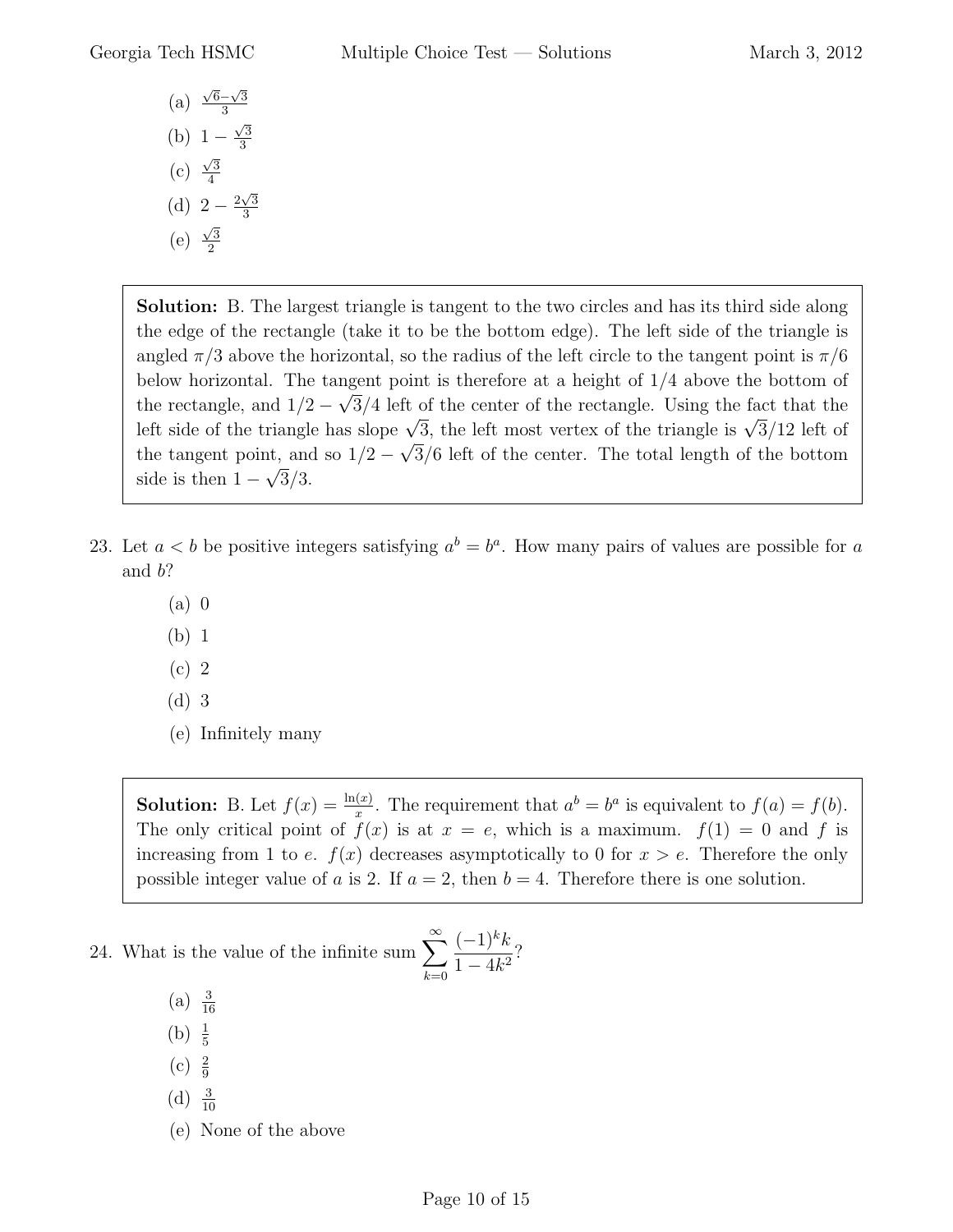**Solution:** E. Observe that  $1-4k^2 = (1-2k)(1+2k)$ . Using partial fraction decomposition, we have

$$
\frac{k}{1-4k^2} = \frac{1}{4(1-2k)} - \frac{1}{4(1+2k)}.
$$

Thus,

$$
\sum_{k=0}^{\infty} \frac{(-1)^k k}{1-4k^2} = \frac{1}{4} \sum_{k=0}^{\infty} \frac{(-1)^k}{1-2k} - \frac{1}{4} \sum_{k=0}^{\infty} \frac{(-1)^k}{1+2k}.
$$

Making the change of index  $j = k + 1$  in the second sum gives

$$
\frac{1}{4} \sum_{k=0}^{\infty} \frac{(-1)^k}{1-2k} - \frac{1}{4} \sum_{j=1}^{\infty} \frac{(-1)^{j-1}}{1+2(j-1)} = \frac{1}{4} \sum_{k=0}^{\infty} \frac{(-1)^k}{1-2k} - \frac{1}{4} \sum_{j=1}^{\infty} \frac{(-1)^j}{1-2j}.
$$

Thus, only the  $k = 0$  term of the first sum survives cancellation, leaving the answer as 1  $\frac{1}{4} \cdot \frac{1}{1} = \frac{1}{4}$  $\frac{1}{4}$ .

- 25. Two ants are on the xy-plane, one positioned at  $(-1,1)$  and the other at  $(2,0)$ . There is a puddle occupying the region  $x^2 + y^2 < 1$ . What is the length of the shortest path from one ant to the other which does not pass through the puddle?
	- (a)  $1 + \frac{\pi}{6} +$ √ 3 (b)  $\sqrt{10}$  $(c) 5 -$ √ 3
	- (d)  $\frac{3\pi}{4}$  + √ 2

(e) 
$$
1 + 3e - \pi
$$

**Solution:** A. The shortest path is along a tangent line from the ant at  $(-1, 1)$  to the unit circle  $C: x^2 + y^2 = 1$ , along the circumference of C, and then along a tangent line from C to the other ant at  $(2, 0)$ . A tangent line to C which passes through  $(-1, 1)$  is  $y = 1$ , hitting the point  $(0, 1)$ . The distance traveled along the line  $y = 1$  is 1.

A tangent line from  $(2,0)$  to C is given by choosing m so that

$$
y = m(x - 2)
$$
 and  $x^2 + y^2 = 1$ 

have one point of intersection. This occurs when

$$
x^{2} + m^{2}(x - 2)^{2} = 1 \implies (1 + m^{2})x^{2} - 4m^{2}x + 4m^{2} - 1 = 0
$$

has a double root, i.e., when the discriminant is zero:

$$
b2 - 4ac = 16m4 - 4(1 + m2)(4m2 - 1) = -12m2 + 4 = 0,
$$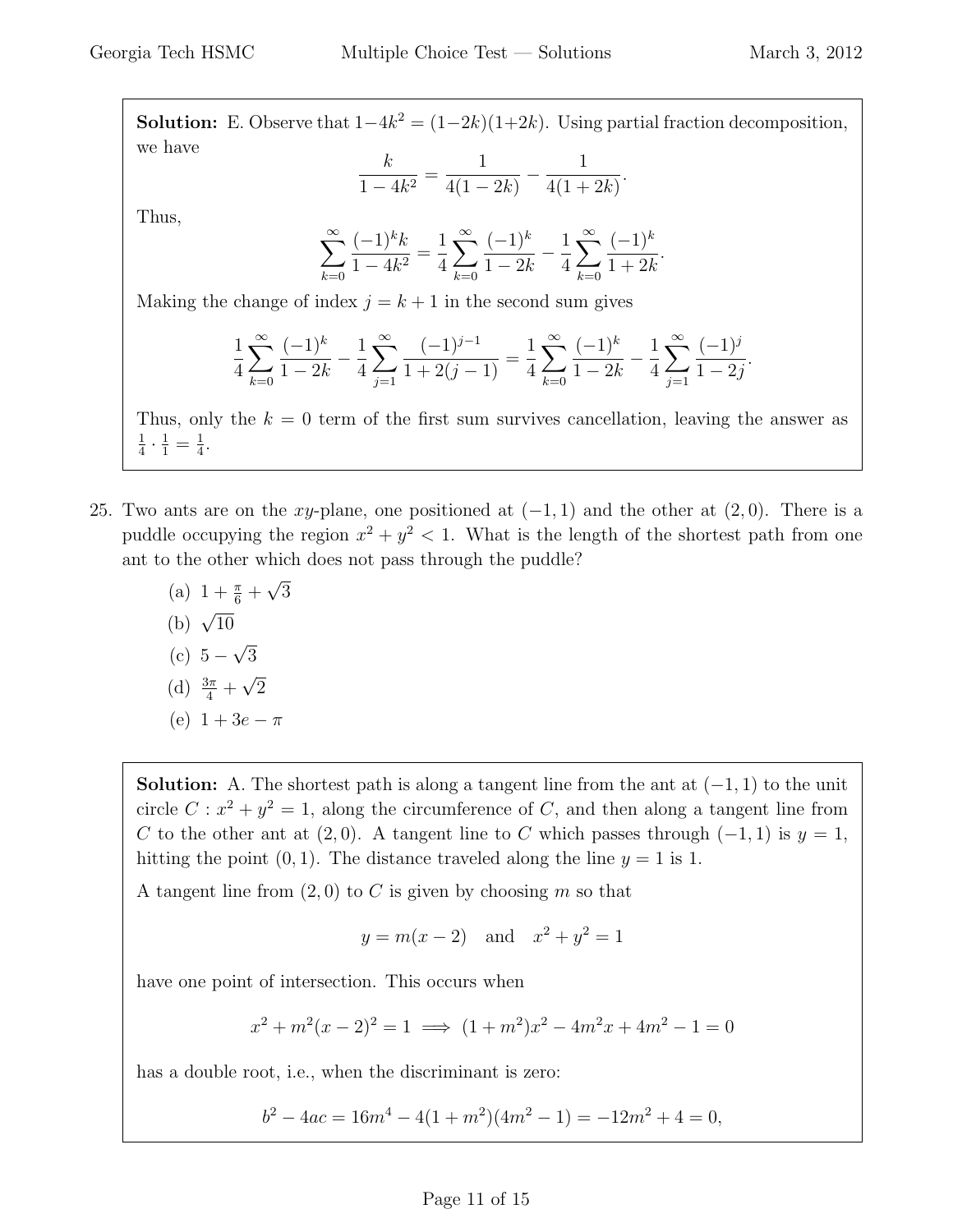so  $m = \pm 1/2$ √ 3. We'll take the negative value for  $m$  (so that the point we intersect will be closer to  $(0, 1)$ , so the root is

$$
x = -b/2a = \frac{4m^2}{2(1+m^2)} = \frac{4/3}{2(1+1/3)} = \frac{1}{2},
$$

so  $y = -\frac{1}{\sqrt{2}}$  $\frac{1}{3}(\frac{1}{2}-2) =$  $\sqrt{3}$  $\frac{\sqrt{3}}{2}$ . The segment traveled along this line  $y=\frac{1}{\sqrt{3}}$  $\frac{1}{3}(x-2)$  is a leg of the 30-60-90 triangle with hypotenuse 2 (the segment between  $(0,0)$  and  $(2,0)$ ) and other leg 1 (the radius of C), the segment has length  $\sqrt{3}$ . √

Finally, since the point  $(1/2,$  $3/2$ ) on the unit circle corresponds to an angle of  $\pi/3$  from the x-axis and the point  $(0, 1)$  corresponds to an angle of  $\pi/2$ , the points differ by an angle (hence distance along the circumference of C) of  $\pi/6$ . Thus, the total distance traveled is (nence distance)<br> $1 + \pi/6 + \sqrt{3}$ .

- 26. Onewayville's downtown region consists of a grid of 5 one-way streets running north to south and 5 one-way streets running west to east. How many routes are there from the northwest corner to the southeast corner which avoid the intersection of the middle north-south street with the middle west-east street?
	- (a) 34
	- (b) 36
	- $(c) 70$
	- (d) 256
	- (e) None of the above

**Solution:** A. In an grid with n streets by n streets, the number of paths from the northwest to southeast corner is  $\binom{2(n-1)}{n-1}$  $\binom{n-1}{n-1}$  (to see this, imagine flipping a coin at each intersection to determine whether to go south or east: we have  $2(n-1)$  coin flips,  $n-1$  of which have to come up "south" and  $n-1$  of which have to come up "east" in order to end at the southeast corner). The total number of paths from the northwest to the southeast is therefore  $\binom{8}{4}$  $_{4}^{8}$ ) = 70. The number of paths that pass through the center point is  $_{2}^{4}$  $^{4}_{2}) \cdot \binom{4}{2}$  $_{2}^{4}) = 36$ (to see this, imagine combining two smaller  $3 \times 3$  grids: one from the northwest corner to the center, and then one from the center to the southeast corner). The total number of paths avoiding the center point is therefore  $70 - 36 = 34$ .

- 27. Brittany and Chris are throwing a party. In total, they know 7 other men and 7 other women. How many different sets of friends can they invite so that they invite the same number of men and women to the party? (Assume that they invite at least one person to the party.)
	- (a) 127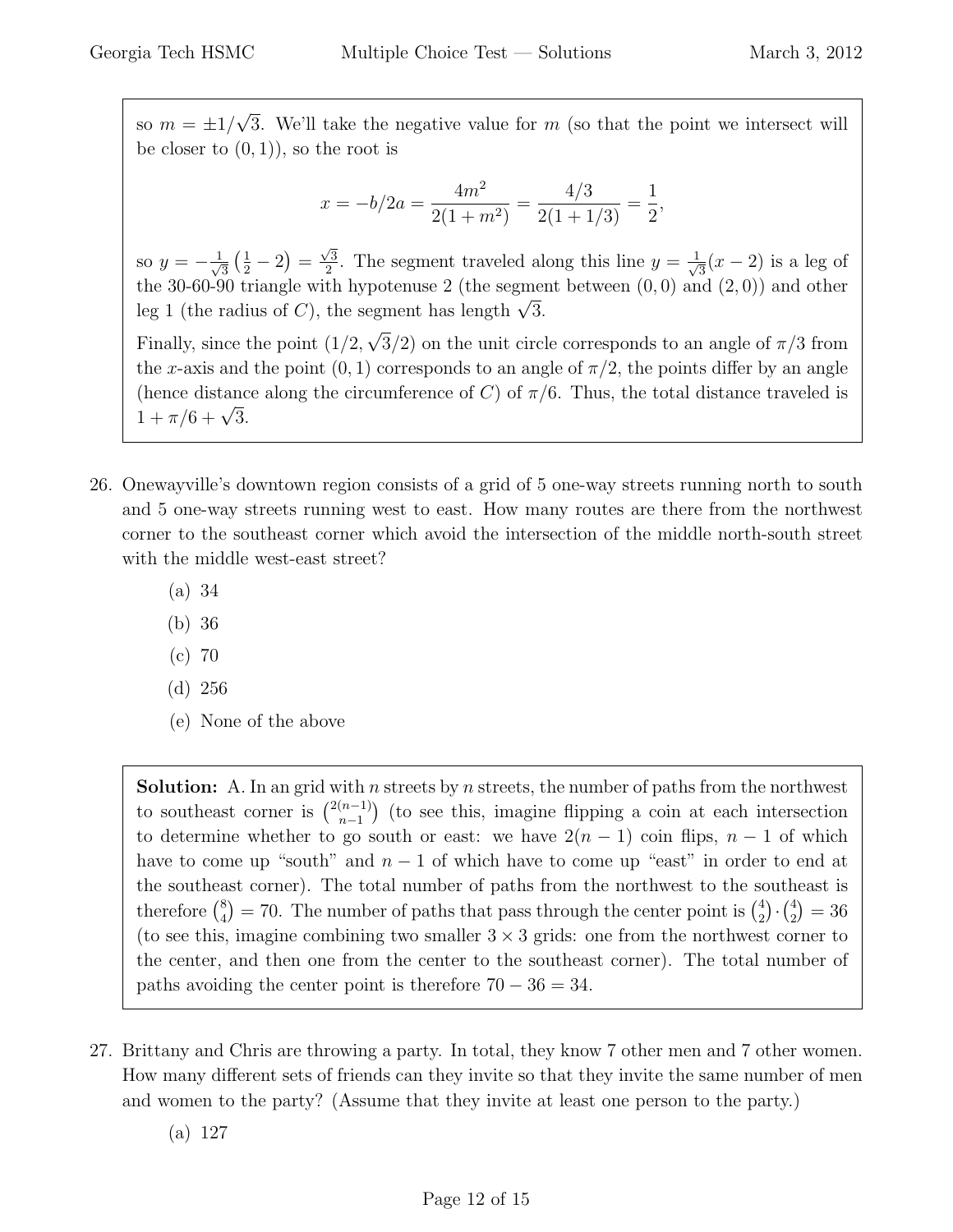- (b) 254
- (c) 3431
- (d) 8191
- (e) None of the above

**Solution:** C. There are  $\binom{7}{k}$  $(k)$ <sup>7</sup> ways of inviting k men out of 7 and k women out of 7. Summing  $k$  from 1 to 7, we have

$$
\binom{7}{1}^2 + \binom{7}{2}^2 + \binom{7}{3}^2 + \binom{7}{4}^2 + \binom{7}{5}^2 + \binom{7}{6}^2 + \binom{7}{7}^2 = \binom{14}{7} - 1 = 3431.
$$

(using the identity  $\sum_{k=0}^{n} {n \choose k}$  $\binom{n}{k}^2 = \binom{2n}{n}$  $\binom{2n}{n}$ .

28. An *Albert square* is formed from an  $n \times n$  grid of zeros by repeatedly adding or subtracting 1 from every cell in a row or column. For example,  $\begin{bmatrix} 0 & 2 \\ -1 & 1 \end{bmatrix}$ is an Albert square because it can be formed from a  $2 \times 2$  grid of zeros by adding 2 to each cell in the first row, subtracting 2 from each cell in the first column, and adding 1 to each cell in the second row.

 $\left| \begin{array}{c} \end{array} \right|$  $\sqrt{ }$ 20 12 a 2 b 0  $d \quad 12$ 1 is an Albert square, what is  $a + b + c + d$ ?  $(a) -12$ (b) 0 (c) 20 (d) 32 (e) None of the above

Solution: D. First, note that the sum of any three entries that share no column or row must always be the same. To see this, let  $r_1, r_2, r_3$  denote the number of times 1 is added to (or subtracted from) rows 1, 2, and 3, and similarly, let  $c_1, c_2, c_3$  denote the number of times a 1 is added to (or subtracted from) a column. Then, if the  $(i, j)$ th entry in our matrix is denoted  $a_{i,j}$ , we have that  $a_{i,j} = r_i + c_j$ . Thus, if three entries, say  $u, s, t$ , share no column or row, then  $u + s + t = r_1 + r_2 + r_3 + c_1 + c_2 + c_3$ . Now,  $a_{1,2} + a_{2,1} + a_{3,3} = 26$ . Filling in the rest of the entries implies  $a + b + c + d = 18 + -6 + 14 + 6 = 32$ .

29. A square with side length 1 is cut into nine equal squares to form a  $3 \times 3$  grid. The four corner squares are shaded, and the middle square is divided into a  $3 \times 3$  grid as before. The four corner squares of the new grid are shaded and the middle square is subdivided in the same way. The pattern continues inward infinitely. What is the area of the shaded region?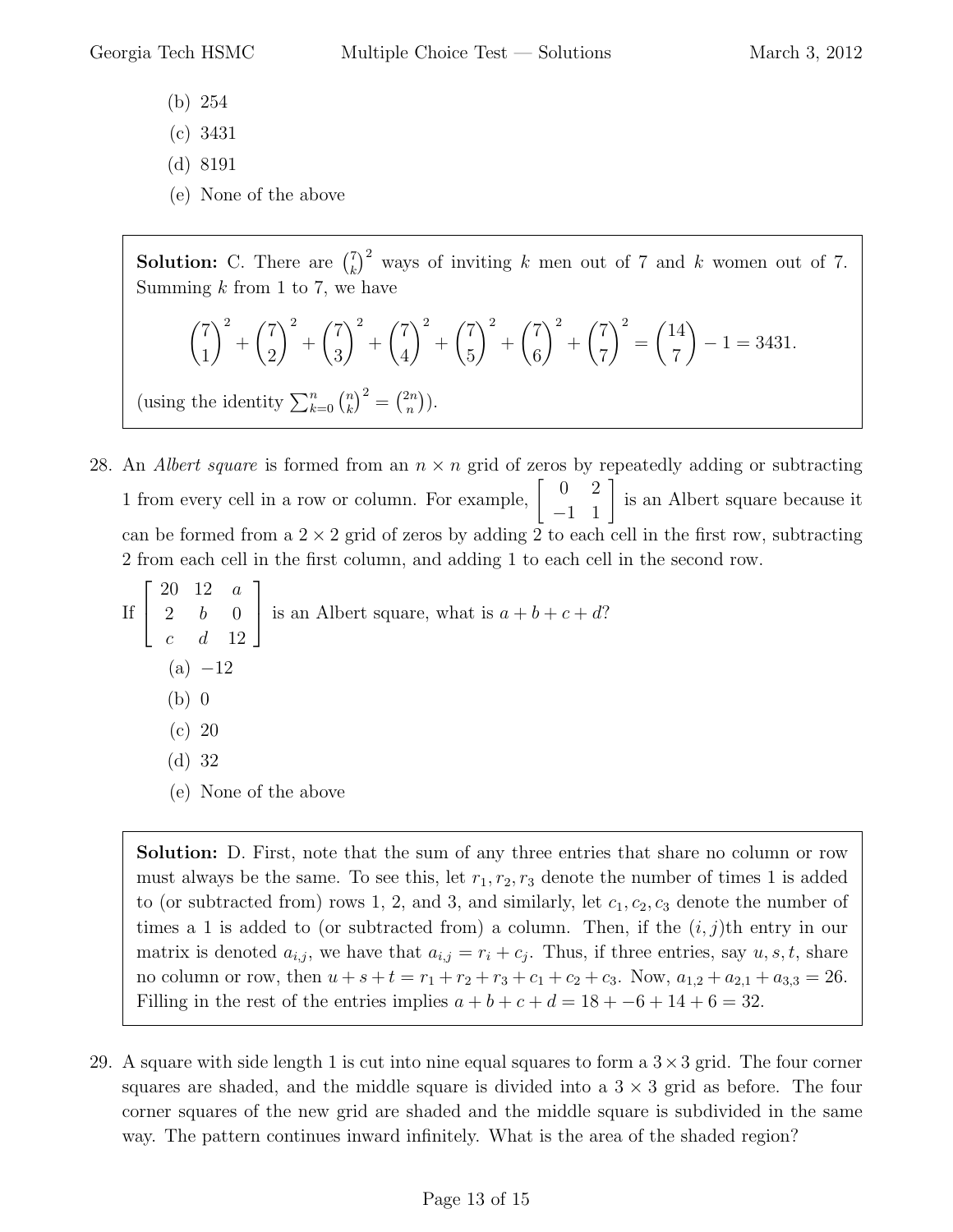- $(a) \frac{1}{2}$
- (b)  $\sqrt{2}$ 3
- $(c) \frac{29}{20}$
- (d)  $\frac{17}{36}$
- (e) None of the above

**Solution:** A. Each of the four largest shaded squares have area  $\frac{1}{9}$  of the square's total area. The next four largest shaded squares have area  $\frac{1}{9}$  of the total area of the middle square This pattern continues, where the  $i<sup>th</sup>$ -largest squares will have one-ninth of the area of the  $(i - 1)$ <sup>th</sup>-largest squares, and there are four of them. Thus the total shaded area is

$$
4\left(\frac{1}{9}\right) + 4\left(\frac{1}{9}\cdot\frac{1}{9}\right) + 4\left(\frac{1}{9}\cdot\frac{1}{9}\cdot\frac{1}{9}\right) + \dots = \frac{4}{9}\sum_{k=0}^{\infty} \left(\frac{1}{9}\right)^k.
$$

This is a geometric series, so we get

$$
\frac{4}{9} \cdot \frac{1}{1 - 1/9} = \frac{1}{2}.
$$

- 30. Let  $N > 1$  be an integer. Suppose you spin a spinner with landing spots marked by the positive integers which evenly divide  $N$ , each equally likely to be landed upon. Let  $d$  be the number the spinner lands on.
	- If d is the product of an even number of distinct primes, then you win  $\frac{N}{d}$  dollars. (For our purposes, 1 is the product of zero distinct primes.)
	- If d is the product of an odd number of distinct primes, then you lose  $\frac{N}{d}$  dollars.
	- If  $d$  is a multiple of a perfect square greater than 1, then you neither gain nor lose money.

For which of the following choices of  $N$  is your expected winnings greatest?

- (a) 50
- (b) 66
- (c) 80
- (d) 96
- (e) 110